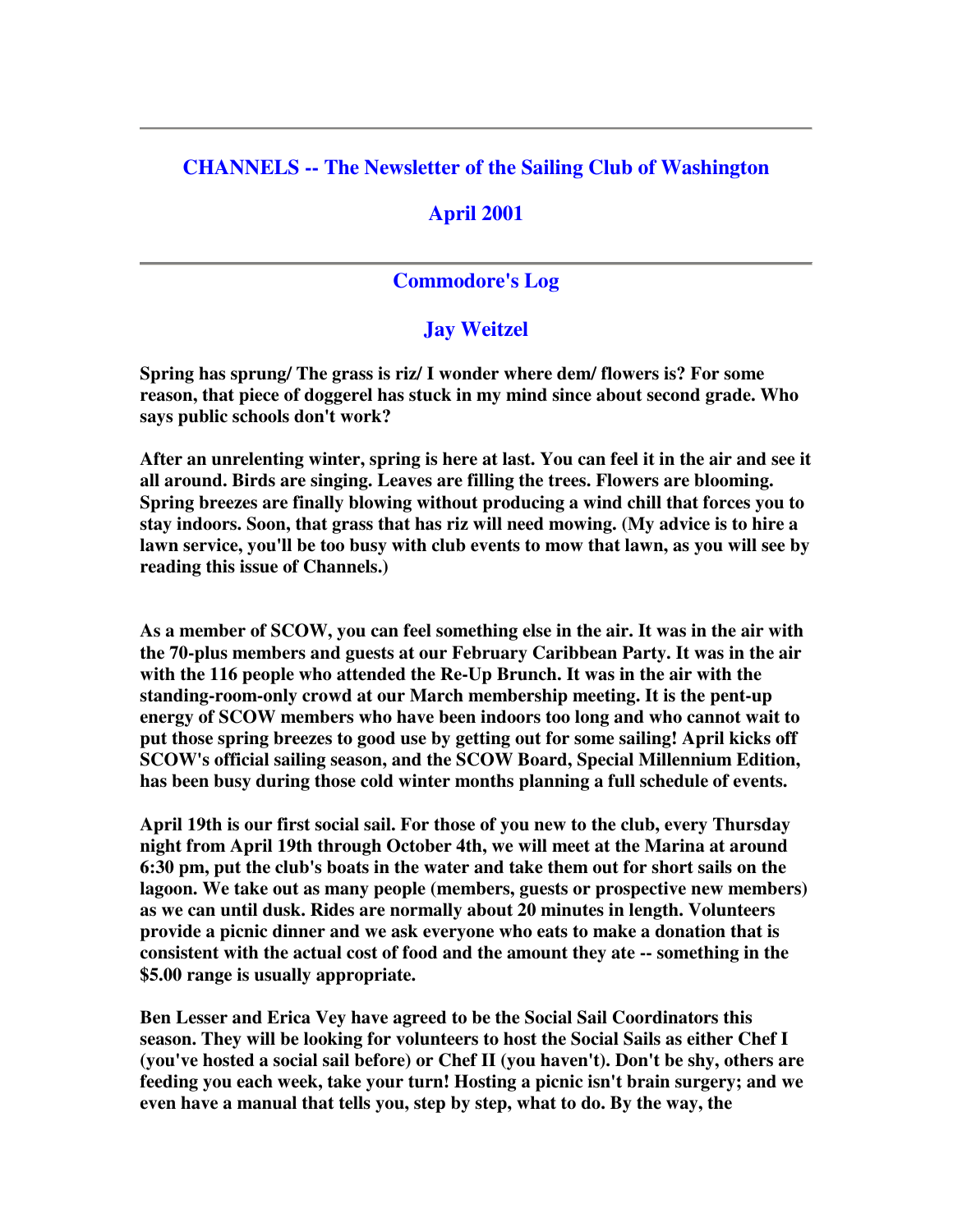**donations are used to reimburse the chefs so you are NOT responsible for paying for the picnic you host! Ben and Erica also will be recruiting a volunteer each week to be "dockmaster," the person responsible for signing up skippers and crew for boat rides.**

**In addition, April kicks off the racing season. Look in this issue of Channels for Race Captain Bill Bernhards' announcements of the April 16th Race Seminar, featuring nationally-known racing expert Tucker Thompson; the Spring Tune-Up Race on Saturday, April 21st; the selection of skippers and crew for the DICF Tuesday Night "Big Boat" races, which start on April 24th and run for 24 weeks; and SCOW's own informal Tuesday Night Flying Scot races which start on May 8th and run throughout the summer.**

**River and Bay Director Jon Allen also has lots of activities in the works. Last year's "New Member Cruises" were such a hit with everyone -- including veteran members -- that we've scheduled one a month, renamed them River Cruises, and opened them up to the entire club. The first is scheduled for April 27th. Also, the Bay Skippers' meeting at our March membership meeting was extremely wellattended. We finalized a very active Bay Program for the season and we are looking forward to many well-attended events. We are even investigating chartering opportunities for members who might want to participate in a Bay raft-up but do not own a Bay boat. Jon will be providing details.**

**Want to sail our boats yourself as a skipper? Our sailing classes filled up fast at the Re-Up Brunch, but you can still contact Training Director Judi Campbell to be put on the waiting list. There are still slots in the capsize courses, and Judi is planning other special training events. And, if you need to get checked out as a skipper, contact Skipper Coordinator Joan O'Kane.**

**So . . . Let's Go Sailing! (I've been waiting all winter to type that!)**

**Fair winds and following seas!**

## **April Membership Meeting**

**Join us for sailing lore with a Russian flare at the monthly membership meeting Monday, April 9th when our own Sergey Tagashov will talk about the Russian maritime tradition. If you've ever had the pleasure of sailing with Sergey, you probably already know something of his Russian heritage. On Monday night you'll have the chance to learn even more about the great sailing stories from his homeland. The program begins at 7:30 PM but come early for some food and fun starting at 6:30 PM at the American Legion Hall, 400 Cameron Street, (around the corner from Gadsby's Tavern), in Old Town Alexandria.**

**Thank you to everyone who made last month's meeting such a success. Our guest Charlie Thompson, author of "A Glimpse of Hell," led a spirited talk about the**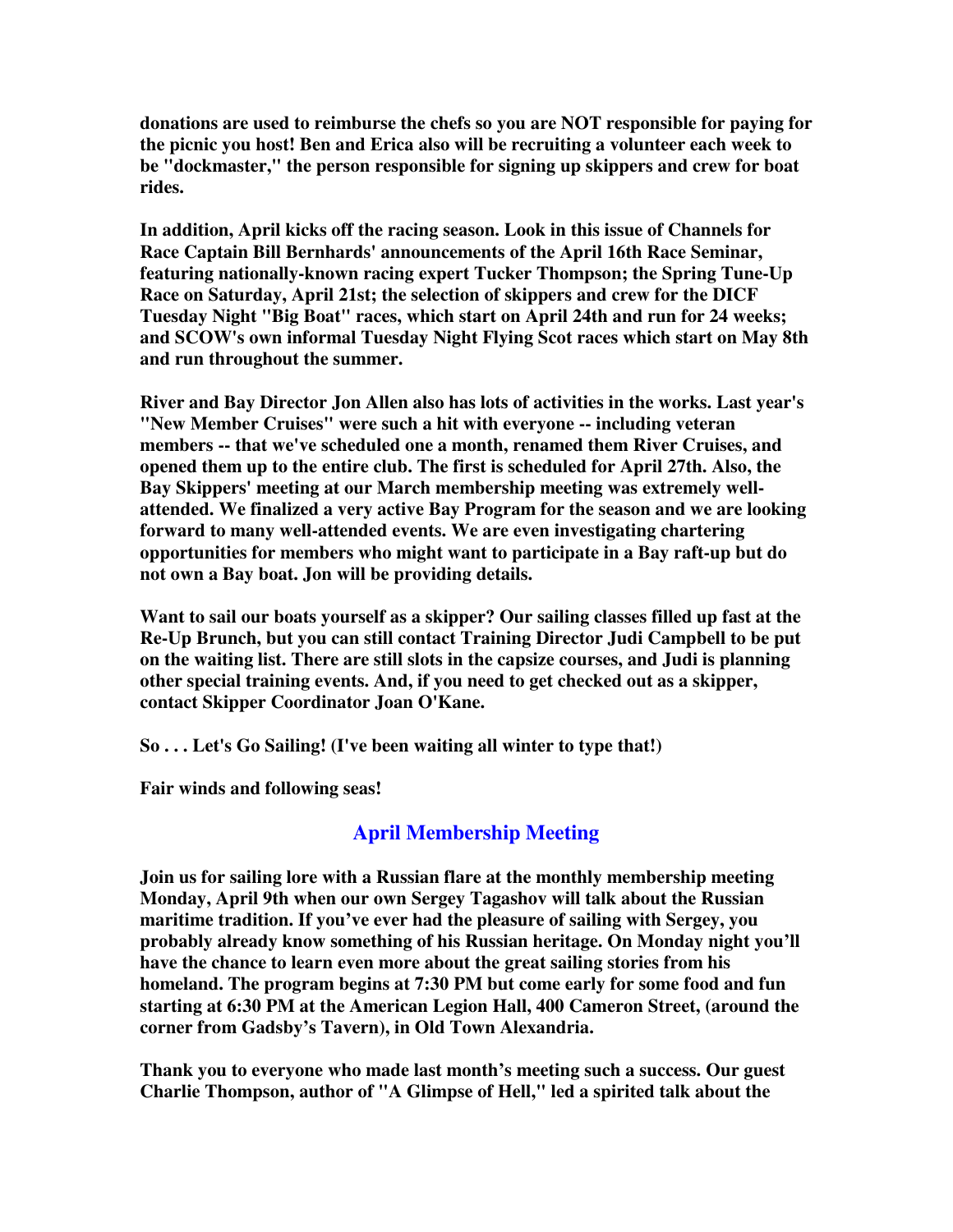**devastating accident aboard the USS Iowa and its subsequent cover-up. I hope you all enjoyed this unique opportunity, and then had a chance to tune in to the TV movie made from his book on the FX Network on March 18th. Stay tuned here for information about more great monthly SCOW programs, and email me at vice@scow.org with your programming ideas.**

#### **SCOW Says Thanks**

**SCOW says "Thanks!" to Susan Batchelder for heading up the Re-Up Brunch committee and to everyone who helped Susan make the Re-Up such a great success; to Bob Bruening, who has been maintaining the SCOW phone hot-line for a long time; to Bev Ashcraft, who has given up the job of New Member Coordinator after long service in that role; to Dale Eager, who volunteered to take over the New Member Coordinator duties; to former Commodore Sam Schaen, who has given up the job of Database Coordinator after nine (!!!!) years of service to the club in that job; to Kim Webb, who volunteered to take over the Database Coordinator position (special thanks to Kim for getting the renewal forms ready on schedule with short notice); and to Ben Lesser and Erica Vey for volunteering to serve as Social Sail Coordinators.**

#### **Washington Sailing Marina News**

**Phil Geishert, the Marina Manager of the Washington Sailing Marina for the last nine years, announced a few weeks ago that he would be leaving to explore some opportunities for career growth. Phil has been a good friend of SCOW; and we were pleased, therefore, to learn that he changed his mind and elected to remain with GSI. Phil has a new title, General Manager, and new duties within GSI, but his office will remain at the Marina. Fred Razafindrainible, who had been Phils's assistant, has been appointed to the job of Marina Manager. Congratulations to both Phil and Fred.**

#### **Training**

#### **Judi Campbell**

**Well, it's almost time to be back on the boats. There's a touch of spring in the air as I'm writing this so I'm getting anxious—hope you are, too.**

**I really enjoyed meeting many members that I have been exchanging e-mails with at the Re-Up Brunch. Training enrollment went so well that we filled both offerings of Basic Sailing and both offerings of the Cruising Boat class with the exception of one space which is now filled. Spaces are still available for both Capsize classes which are scheduled for July 14 and August 18. I am maintaining a waiting list for all the fully enrolled classes. I want to thank the members who assisted me in preparing for enrollment, Barbara Ullman, Stuart Ullman, Thom Unger, Heather Spurlock, Larry Gemoets, and, of course, our Commodore, Jay Weitzel. I also want to thank my**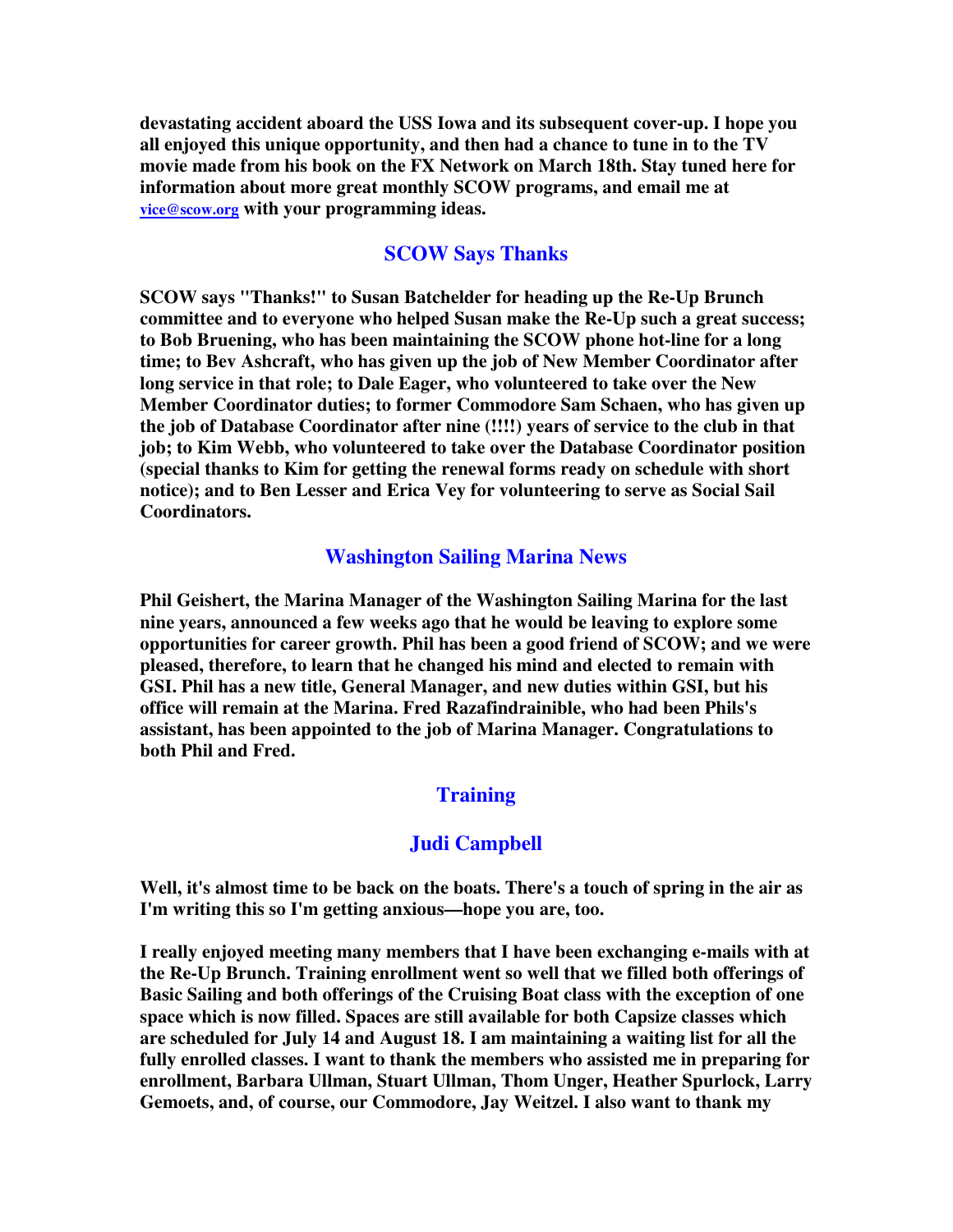**fellow board members, Joan O'Kane, Gloria Spilker, and Mary Bashore, who formed a great team to get all the re-up tasks done and still have a good time. Thanks especially to my husband, Mick Campbell, who saw that Joan and I did get food!!**

**Train the Trainer Day is scheduled for March 31 from 10 a.m. to 3 p.m. at the Washington Sailing Marina. This is a chance for our instructors to sharpen their skills in preparation for classes. Many people have asked how you get to be a SCOW instructor. SCOW instructors are chosen by the Training Committee which is chaired by Barbara Ullman based on their ability, which includes sailing ability and interpersonal skills, as observed by Training Committee members at club events.**

**As a final note, I know several members didn't make it into the class they wanted. As I said, I am maintaining a waiting list. Additionally, we will be evaluating the demand on an ongoing basis as we get into the season; and based on that and instructor availability, there is a possibility additional classes will be offered.**

## **Skipper Coordinator**

#### **Joan O'Kane**

**As Channels goes to press, 48 skippers have renewed their boating privileges.**

**Many thanks to everyone for being so conscientious about getting their forms and fees in early! The new lock combinations will be mailed to you in early April and the locks will be changed during the second week of April. If you haven't yet renewed your skipper privileges, please do it soon so I have enough time to send you the new combinations. If you haven't received your 2001 renewal forms, please call or email me.**

**Just a quick reminder to both new and long-time members. You don't need to take SCOW's training classes to qualify as a skipper. If you've taken a class somewhere else or have prior sailing experience, you can quickly learn "The SCOW Way" of rigging, launching and sailing club boats by having a tutoring session with one of SCOW's volunteer tutors. If you would like to learn more about becoming a skipper, call or send me an email indicating whether you want to qualify for the Flying Scots or the cruising boats (or both). I will send you a Skipper Packet that includes all the information you need to get started. Qualifying as a skipper isn't as daunting as many members seem to think. There's lots of help available. You just have to ask.**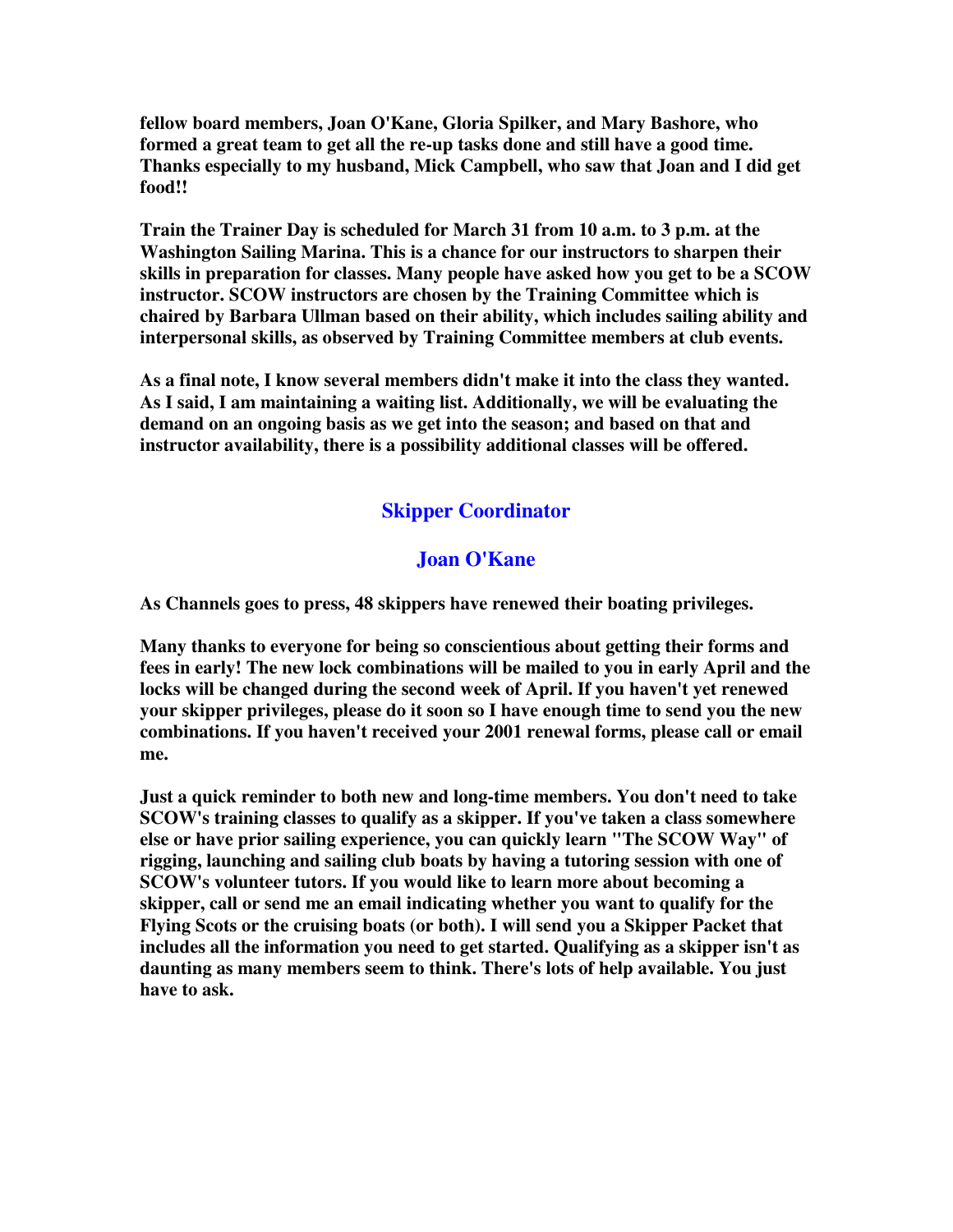### **Bay Activities**

## **Jon Allen**

**Many of the Bay Skippers came and discussed the Bay Raftup schedule. Most the changes were to the south bay fleet. Here is an overview of the bay Schedule:**

**http://patriot.net/~jallen/2001-raftup\_3.html**

**The first one is coming soon. The May raft-up we hope will be a good one for a photo-op like last year. If there are 2 lines of locations it means that it is a 2 night raft-up. Feel free to contact me for more details on each of these events.**

#### **River Activities**

### **Jon Allen**

**The first river cruise is on April, 27th. New members are especially welcome. I will have sign-up sheets at the next meeting. We hope to get things moving by 6:30 to 7:00. We should have some assorted beverages.**

**The next river cruise will be May 11th.**

# **Re-Up Wrap-Up**

### **Susan Batchelder**

**The SCOW 2001 Re-Up Brunch held March 11, at the Colonies in Mclean was another rousing success. Over 100 people attended; many newer members, along with the "old salts."**

**This brunch would not have been possible without the help of many volunteers including (in no particular order): Jay Weitzel, Kathryn Scott, Monica Maynard, Joan O'Kane, Judi Campbell, BJ McMillan, Bruce McMillan, George Umberger, Brian Lee, Gloria Spilker, Jeremy Spilker, Cathy Chapman, Anne La Lena, Kelly Bowers, Matt Gaston, Amy Plett, Roz Roznowski, Allan Lewis, Jonathan Allen, Betsy Troeder, Alain Bashore, Mary Bashore, Mona Hahn, Cathy Murphy, Dale Eager, Thom Unger, Stu Robinson, Ben Lesser, Lisa Carr, Kim Webb, Bev Ashcraft, Sergey Tagashov, Bill Bernhards.**

**A special thanks goes out to Sal Lauricella for being our sponsor (once again) at the Colonies.**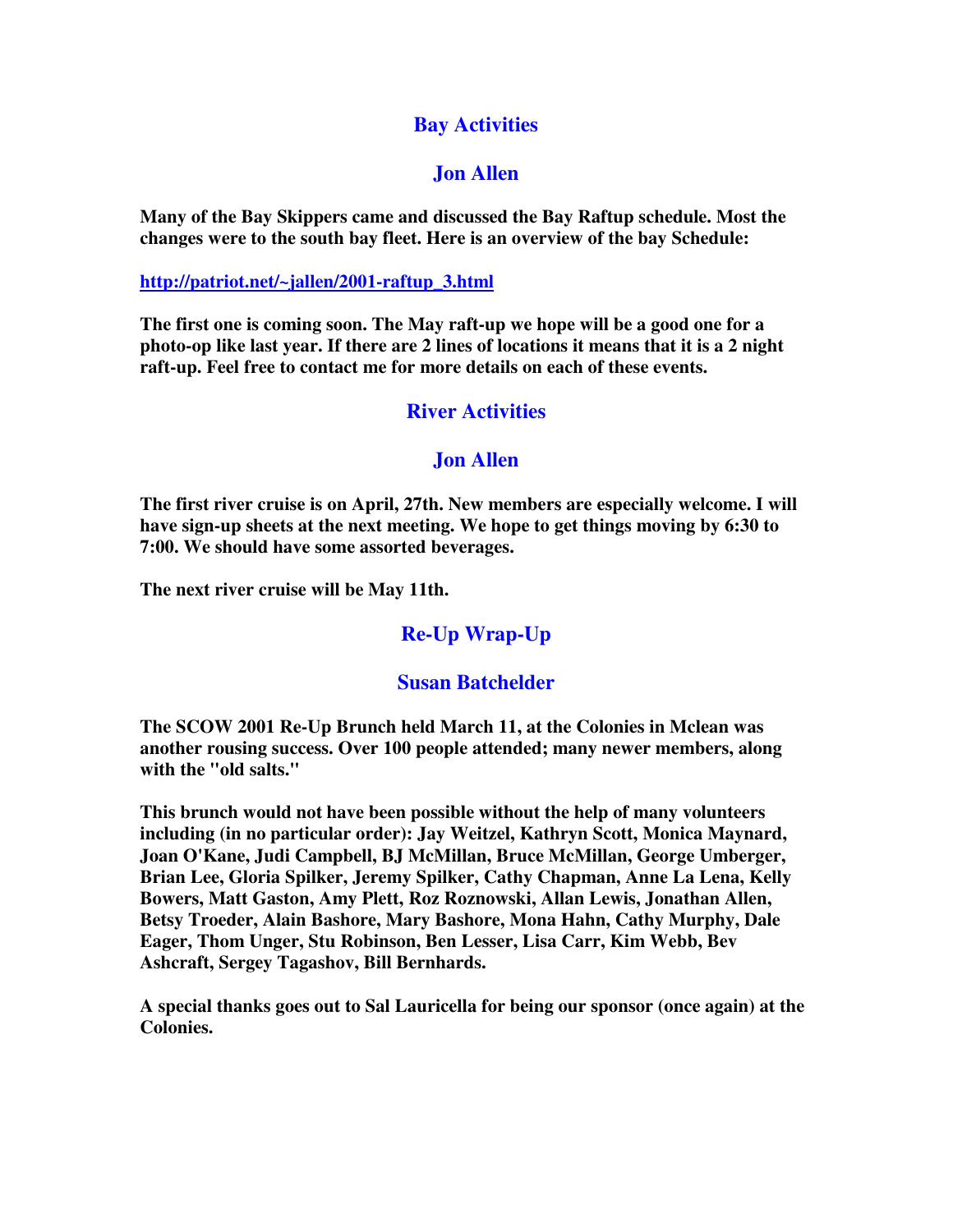**Thanks also to all the attendees. We would have no reason to host a brunch if no one attended. Thank you everyone who came and/or helped out. See you on the water and at Re-up 2002!**

## **Spring Tune Up Race**

### **Bill Bernhards**

**On Saturday April 21 SCOW will be starting the racing season with our new Spring Tune Up Race. If you wish to participate in this race then meet at the Washington Sailing Marina in front of the Afterdeck CafÈ at 10:00am for the skipper/crew meeting. For those of you who will be racing your own boats we will assign or pick crew that morning for you if you wish.**

**This one-day event will include all of our fleet and is open to all SCOW members. DICF has also been invited to join in. Small boat racing will occur in the lagoon with rotating crews so that everyone will get to race. Skippers for the big boats will be chosen at the April 9 members meeting during our skipper's lottery.**

**This is a great opportunity to get out on the water early this season and warm up your sailing skills for the coming year.**

## **Racing News**

### **Bill Bernhards**

**It's time to choose skippers and crew for the Tuesday night big boat races. For all skippers who have signed up for this event please come early to the next members meeting on Monday April 9, 2001 where we will be pulling names out of the hat to choose who will skipper our cruising boats in the DICF races. I would like to have all skippers meet upstairs at 6:45pm for the drawing and to select your series, first mate and crew.**

**This edition of Channels will be the last call for anyone to sign up to be a skipper or crew for this exciting series of races. If you want your name included in the skipper drawing or on the crew list then e-mail me at race@scow.org or call me at (w) 301- 937-4843 ext.113 before April 9.**

**For everyone who wants to race in the Flying Scots then mark your calendars for May 8. Beginning that Tuesday evening we will be conducting informal races at the marina starting at 6:30pm and continuing until dusk. There is no need to sign up for these races all you need to do is show up. A dock/race master will be there to help set up and run the races. If you are a Flying Scot skipper with SCOW then you are eligible to skipper for these races. Every SCOW member who wishes to crew will be** given a chance to do so. It' that easy and fun to get our on the water and learn some **of the finer points of sailing.**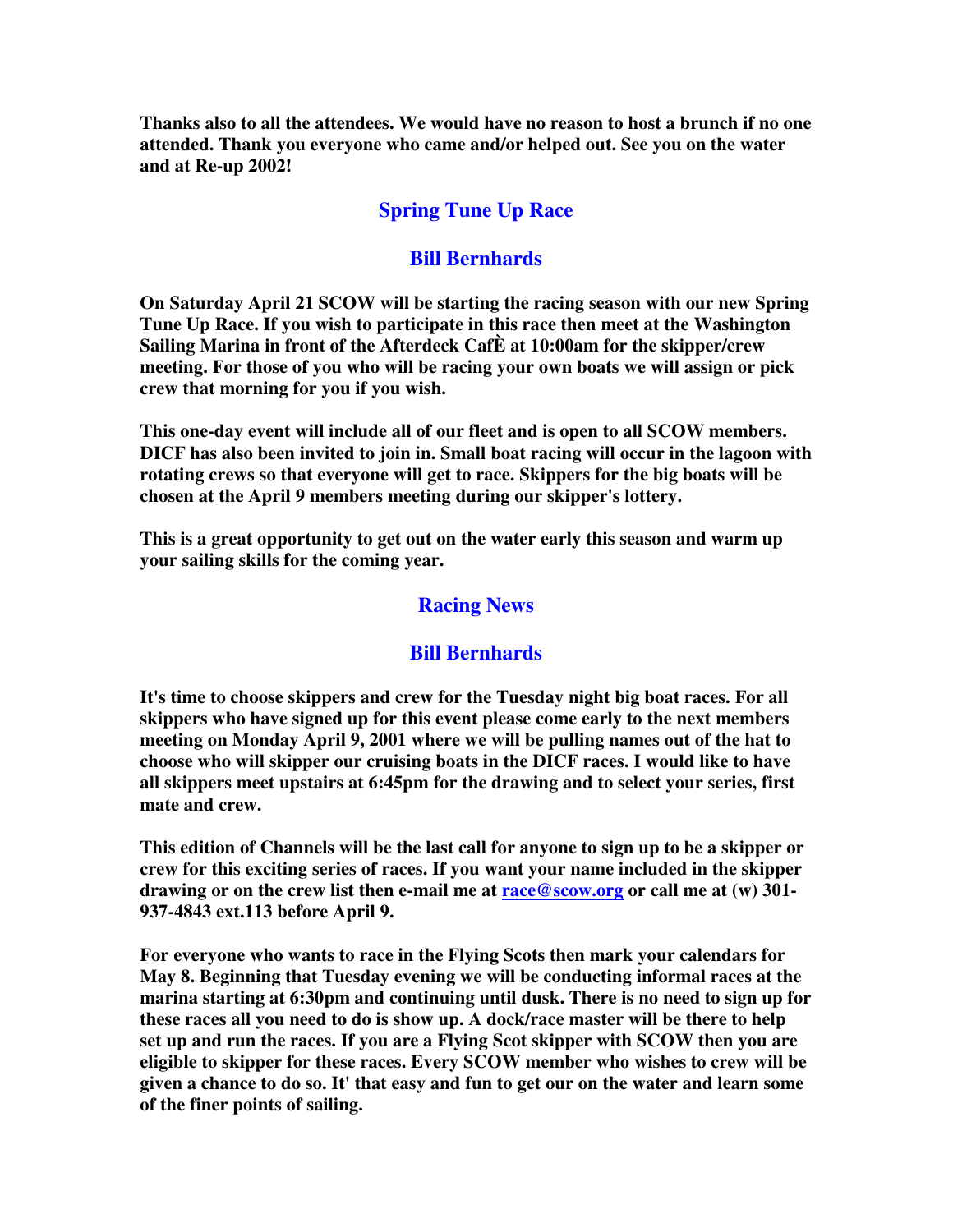#### **Racing Seminar with Tucker Thompson.**

#### **Bill Bernhards**

**On Monday April 16, 2001 SCOW will be hosting a racing seminar with Tucker Thompson. With many new rules going into effect on April 1 this seminar will get you ready for the coming season. This is a must for everyone who races, who has thought about racing or just wants to know more about sailing/racing rules of the road. Some of the other topics include tactics, strategy, and sail trim. Tucker will be speaking in the Chart Room at the Sailing Marina starting at 6:30pm.**

**Tucker is a Professional Sailor, Performance Racing Coach, Sailing Consultant, and Author. He has been a Junior North American and a Collegiate Sloop National Champion, a New Zealand National Match Race Champion and has top finishes in the Smythe and O'Day Single-handed Nationals, US Match Racing Nationals, and J 22, Mumm 30, and Farr 40 Worlds. Most recently he sailed for America True in the America's Cup trials.**

**Don't miss special event. A donation of \$10.00 will be collected at the door.**

#### **ISAF Racing Rule News**

**The ISAF now requires any competitor (skipper or crew) in a race governed by the Racing Rules of Sailing to be a member of a national authority such as US Sailing or a club that is an affiliate of US Sailing. (SCOW is not a US Sailing affiliate.) This rule is extremely unpopular, and many sailing organizations are implementing procedures to discourage protests such as charging an extremely large and nonrefundable protest fee if a racer wants to protest a violation of this rule. US Sailing has decreed that the penalty for violation will be a warning, so most racers will not lodge protests and pay a non-refundable fee merely to have the competition receive a warning. However, if you are concerned, you can join the Scuttlebutt Sailing Club for free (there is a word that is music to a sailor's ears!). The club is affiliated with US Sailing, so your free membership will qualify you under the ISAF edict. For more information on the ISAF rule and for your free membership card, point your web browser to <http://sailingsource.com/scuttlebutt> and click on the "Join" link.**

### **Membership Meetings**

**On the second Monday of each month (except December) at the American Legion Hall, 400 Cameron Street (around the corner from Gadsby's Tavern), Old Town Alexandria, Virginia. Socializing starts at 6:30 p.m. downstairs, and our meeting begins at 7:30 p.m. upstairs**

**For information about club activities Call: 202.628.7245 (That's 628.SAIL) Visit us at: www.scow.org Write us: info@scow.org**